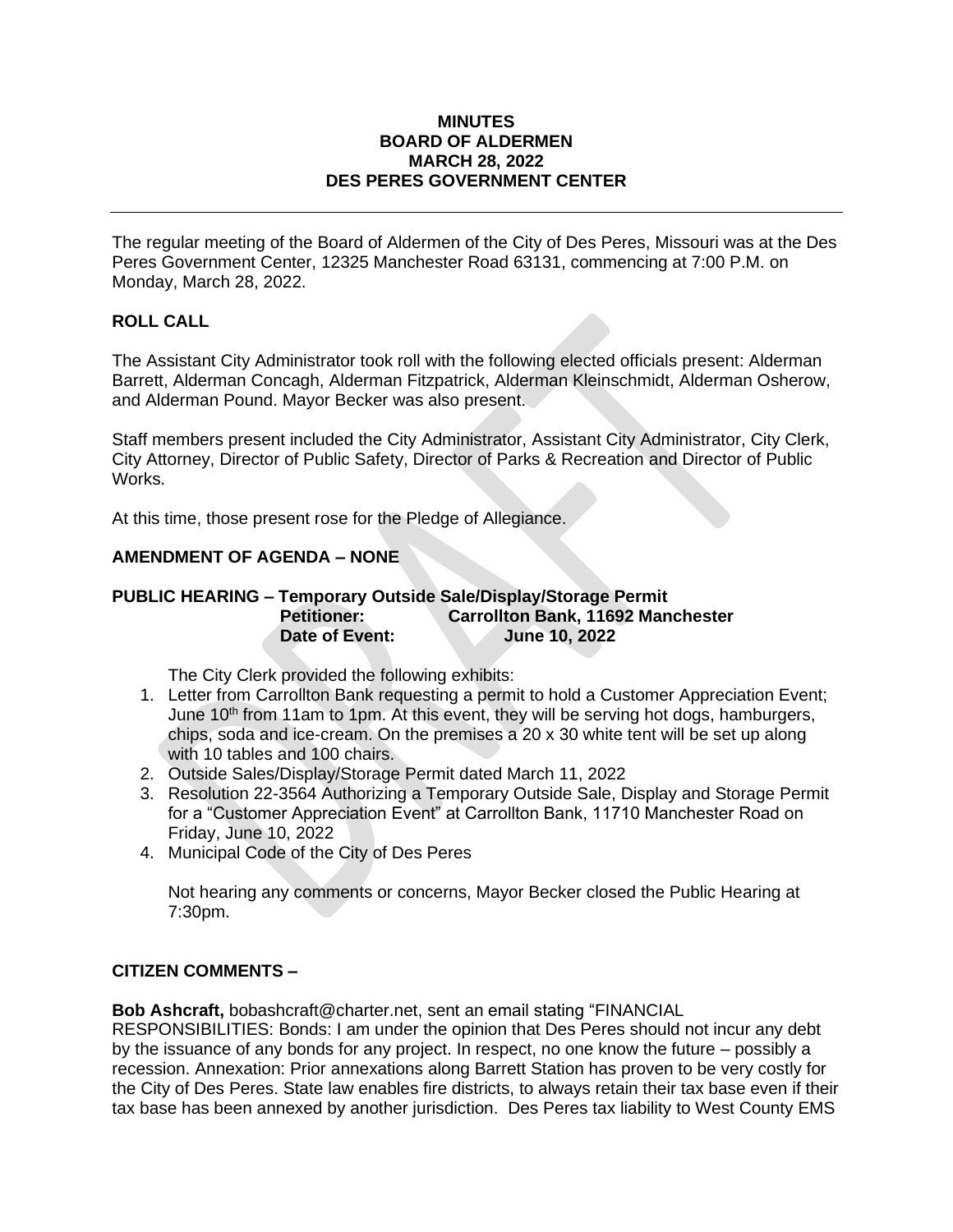& Fire Protection District for 2022 is over a third of a million dollars. The logic is beyond me, why Des Peres would want to perpetuate a liability to West County EMS & Fire by annexing any area in which Des Peres has nothing to gain."

# **CONSENT AGENDA**

The Mayor announced that there were ten (10) items currently on the consent agenda. At the request of the Mayor, Alderman Barrett read the items on the consent agenda including:

- 1. Minutes of the Board of Aldermen Meeting of March 14, 2022
- 2. Warrant List Dated March 24, 2022
- 3. R22-3563 Authorizing Purchase of a 2022 Dodge Ram 1500 Pick Up Truck for use by the Department of Parks & Recreation from National America Fleet Group Using a Cooperative Procurement Contract with Sourcewell; Declaring a 2005 Chevrolet Silverado as Surplus; and Repealing R22-3560
- 4. R22-3564 Approving a Temporary Exterior Storage, Sales and Display Permit to Carrollton Bank, 11710 Manchester Road, for an Exterior Customer Appreciation Event on June 10, 2022
- 5. R22-3565 Approving a Liquor by the Drink with Sunday Sales License to Sunny Street Café, 11692 Manchester Road
- 6. R22-3566 Granting a Permanent Utility Easement to Union Electric Company dba/ Ameren Missouri for Installation of Underground Utilities in Conjunction with the Des Peres Road Roundabout Project
- 7. R22-3567 Granting a Permanent Drainage Easement to the Metropolitan St Louis Sewer District (MSD) for Maintenance of Storm Water Facilities Constructed in Conjunction with the Des Peres Road Roundabout Project
- 8. R22-3568 Authorizing the City Administrator to Accept Donations of Permanent Easements and Temporary Construction Easements and to Execute Such Easements on Behalf of the City of Des Peres for the Highland Road Construction Project
- 9. R22-3569 Expressing the Intention of the Board of Aldermen of the City of Des Peres to Reimburse Itself for Certain Capital Expenditures
- 10. R22-3570 Authorizing Write Off of Uncollectible Ambulance Bills

Alderman Barrett made a motion, seconded by Alderman Concagh to approve the ten items on the Consent Agenda, as presented. A roll call vote was taken with the following results: Alderman Barrett, "AYE", Alderman Fitzpatrick, "AYE", Alderman Concagh, "AYE", Alderman Kleinschmidt, "AYE" Alderman Osherow, "AYE", Alderman Pound, and "AYE". Motion passed 6- 0.

# **REPORT OF THE MAYOR –**

- Proclamation Arbor Day 2022 Mayor Becker read a Proclamation related to Arbor Day which is being held April 1, 2022. Mayor Becker added at this proclamation is a mandatory feature for achieving Tree City USA, an award which the city has received for the 38th consecutive year.
- Liquidated Damages Waste Connections City Administrator Douglas Harms sent a letter to Waste Connections, Waste Manager and Legal Department advising that the City of Des Peres is imposing Liquidated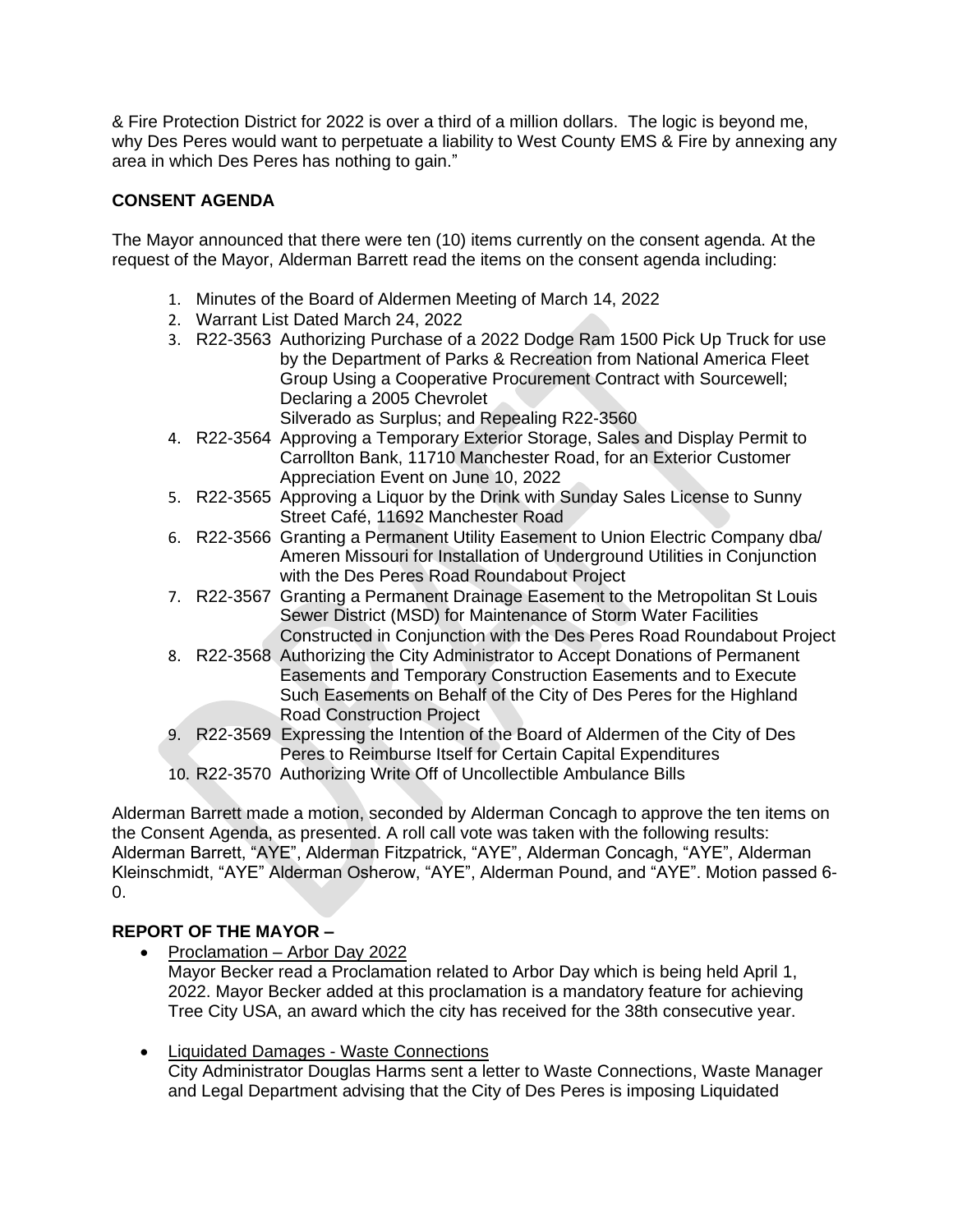damages under Section 4.2 of the Franchise agreement for the Collection, Hauling and Disposal of Municipal Solid Waste, Recycling, Yard Waste and Bulky Items in the City of Des Peres, Missouri in the amount of \$16,125.00 for failure of Waste Connections to perform all services.

Tony Lamantia, Municipal Representative for Waste Connections, apologized for the inconvenience Waste Connections has caused to the residents of Des Peres and expressed they are doing the best they can. COVID 19 has affected their company immensely. New management from Corporate has taken over and they will be moving forward with various changes to stabilize our services.

Alderman Fitzpatrick made a motion, seconded by Alderman Kleinschmidt to give staff the ability to come back next meeting with a resolution amending the contract with Waste Connections to pick up yard waste the same day as trash being spread out throughout the whole week. A roll call vote was taken with the following results: Alderman Barrett, "AYE", Alderman Fitzpatrick, "AYE", Alderman Concagh, "AYE", Alderman Kleinschmidt, "AYE" Alderman Osherow, "AYE", Alderman Pound, and "AYE". Motion passed 6-0.

Alderman Kleinschmidt made a motion, seconded by Alderman Concagh to refrain from Liquidating Waste Connections. A roll call vote was taken with the following results: Alderman Barrett, "AYE", Alderman Fitzpatrick, "AYE", Alderman Concagh, "AYE", Alderman Kleinschmidt, "AYE" Alderman Osherow, "AYE", Alderman Pound, and "AYE". Motion passed 6-0.

### • Manchester Annexation

City Administrator gave a brief synopsis of the 2018 Annexation which was adopted by the board in June 2018. Recently the City of Manchester has publicly announced their intention to annex roughly 7,000 people west of Des Peres bringing their city limits to Barrett Station Road adjoining Des Peres Western Boundary. The City of Manchester has been working on this plan for about a year and they are just now going public with an outreach program to residents in the area. Their plan will require Boundary Commission approval and then voter approval by concurrent majorities in the City and in the proposed annexation area.

## **REPORTS OF OFFICERS AND COMMITTEES –**

- Report of the Public Safety Commission Meeting held March 21, 2022
- Report of the Audit & Finance Committee Meeting held March 23, 2022
- Report of the Board of Adjustment Meeting held March 23, 2022

## **LEGISLATION**

## **Unfinished Business - None**

#### **New Business**

1. B22-2952 Authorizing Extension of the Master Agreement with Navigate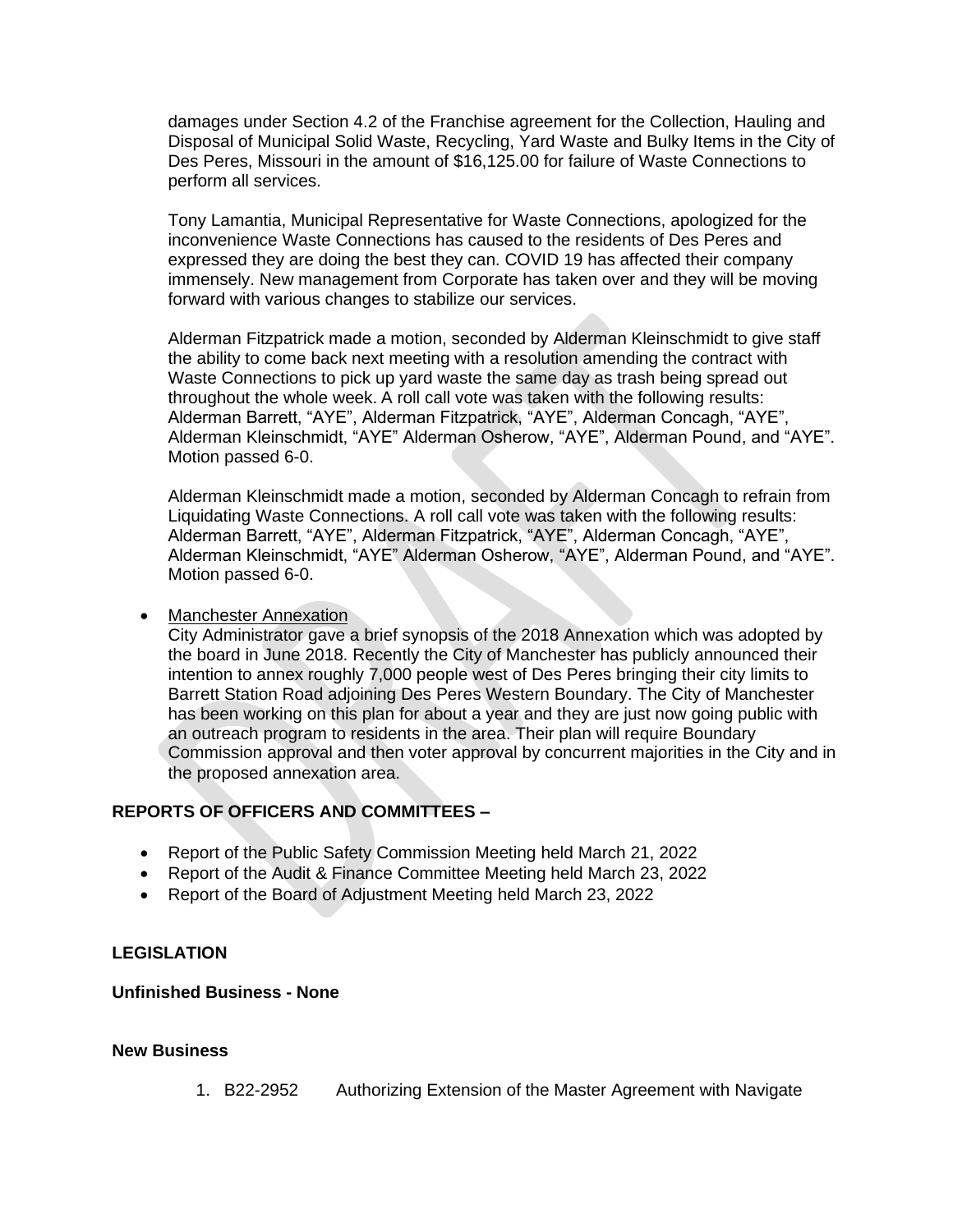Building Solutions to Provide Owners Representative and Other Consulting Services for a Two-Year Period Ending December 31, 2024 (Introduction)

Alderman Concagh read B22-2952 for the first time.

Mayor Becker asked if anyone would like to entertain a motion to waive the rules and read for a second time. Not hearing a motion, B22-2952 will be held until the April 11<sup>th</sup> Board of Aldermen Meeting.

2. R22-3571 Authorizing Task Oder #10 with Navigate Building Solutions to Serve as Owners Representative and Provide Consulting Services for Conceptual Planning and Cost Estimating Relating to Potential Renovations to Public Buildings including the Government Center, Public Safety Building and Street Garage

Alderman Fitzpatrick read R22-3571.

Alderman Barrett made a motion, seconded by Alderman Fitzpatrick to approve R22- 3571. A roll call vote was taken with the following results: Alderman Barrett, AYE", Alderman Concagh, "AYE", Alderman Fitzpatrick, "AYE", Alderman Kleinschmidt, "AYE" Alderman Osherow, "AYE", Alderman Pound, "AYE". Motion passed 6-0.

### **MISCELLENOUS BUSINESS**

### **REQUEST FOR EXECUTIVE SESSION – ADJOURNMENT OF BOA MEETING**

There being no additional business to come before the regular session of the Board of Aldermen, Alderman Kleinschmidt made a motion to adjourn into Executive Session for the purposes of legal actions, causes of action, litigation or privileged communications between the City's representatives and its attorney, seconded by Alderman Fitzpatrick at 7:32 pm.

Minutes Prepared by:

 $\overline{\phantom{a}}$  , where  $\overline{\phantom{a}}$  , where  $\overline{\phantom{a}}$  ,  $\overline{\phantom{a}}$  ,  $\overline{\phantom{a}}$  ,  $\overline{\phantom{a}}$  ,  $\overline{\phantom{a}}$  ,  $\overline{\phantom{a}}$  ,  $\overline{\phantom{a}}$  ,  $\overline{\phantom{a}}$  ,  $\overline{\phantom{a}}$  ,  $\overline{\phantom{a}}$  ,  $\overline{\phantom{a}}$  ,  $\overline{\phantom{a}}$  ,  $\overline{\phantom{a}}$  , Amanda Hurley City Clerk

Minutes approved by the Board of Aldermen on the 11<sup>th</sup> day of April, 2022.

Mark Becker, Mayor

\_\_\_\_\_\_\_\_\_\_\_\_\_\_\_\_\_\_\_\_\_\_\_\_\_\_\_\_

ATTEST: